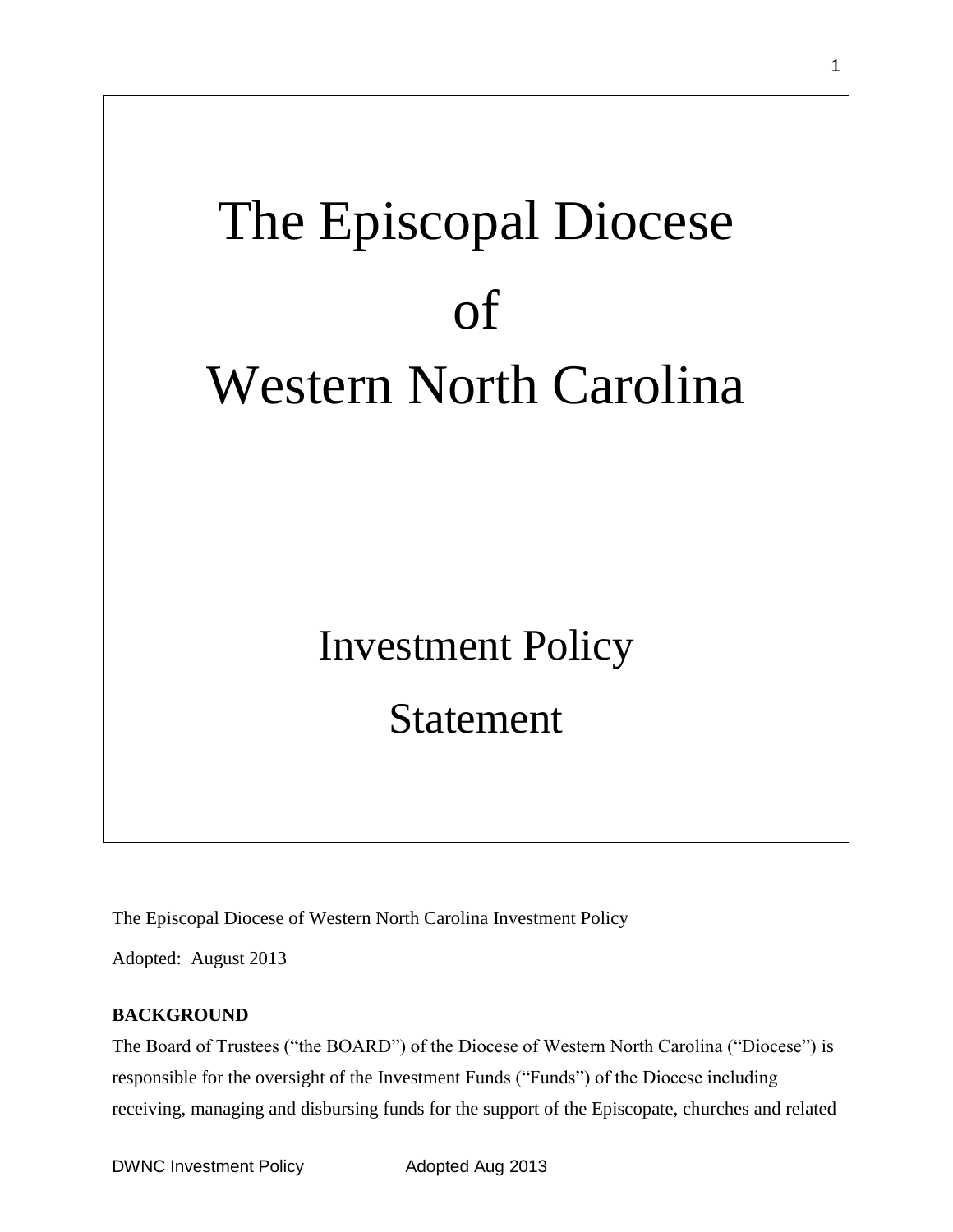organizations, and for other purposes of the Diocese of Western North Carolina. Fiscal Ministries of the Diocese of Western North Carolina provides guidance and assistance to the BOARD.

## **PURPOSE OF INVESTMENT POLICY STATEMENT**

The purpose of this Investment Policy Statement ("IPS") is to set forth the objectives and policies of the BOARD, guidelines to be used for the selection, monitoring and evaluation of investment managers, and guidelines to investment managers for the prudent investment management of the Fund's assets.

This IPS will further the BOARD's objectives, defined in the various sections that follow, by: 1. Stating in written form Fiscal Ministries and the Trustees' expectations, attitudes and guidelines for investment of the Fund's assets.

2. Specifying an investment structure, including various asset classes, investment management styles, allocations and ranges expected to produce overall diversification and acceptable total investment return over the investment time horizon.

3. Establishing formal criteria to select, monitor, evaluate and compare performance results of investment managers on a regular basis.

4. Encouraging effective communication between the Fiscal Ministries, the Trustees, Investment Manager(s) and other interested parties.

5. Complying with all applicable duties of fiduciary prudence, due diligence, legal and regulatory compliance.

## **MANAGEMENT OBJECTIVES**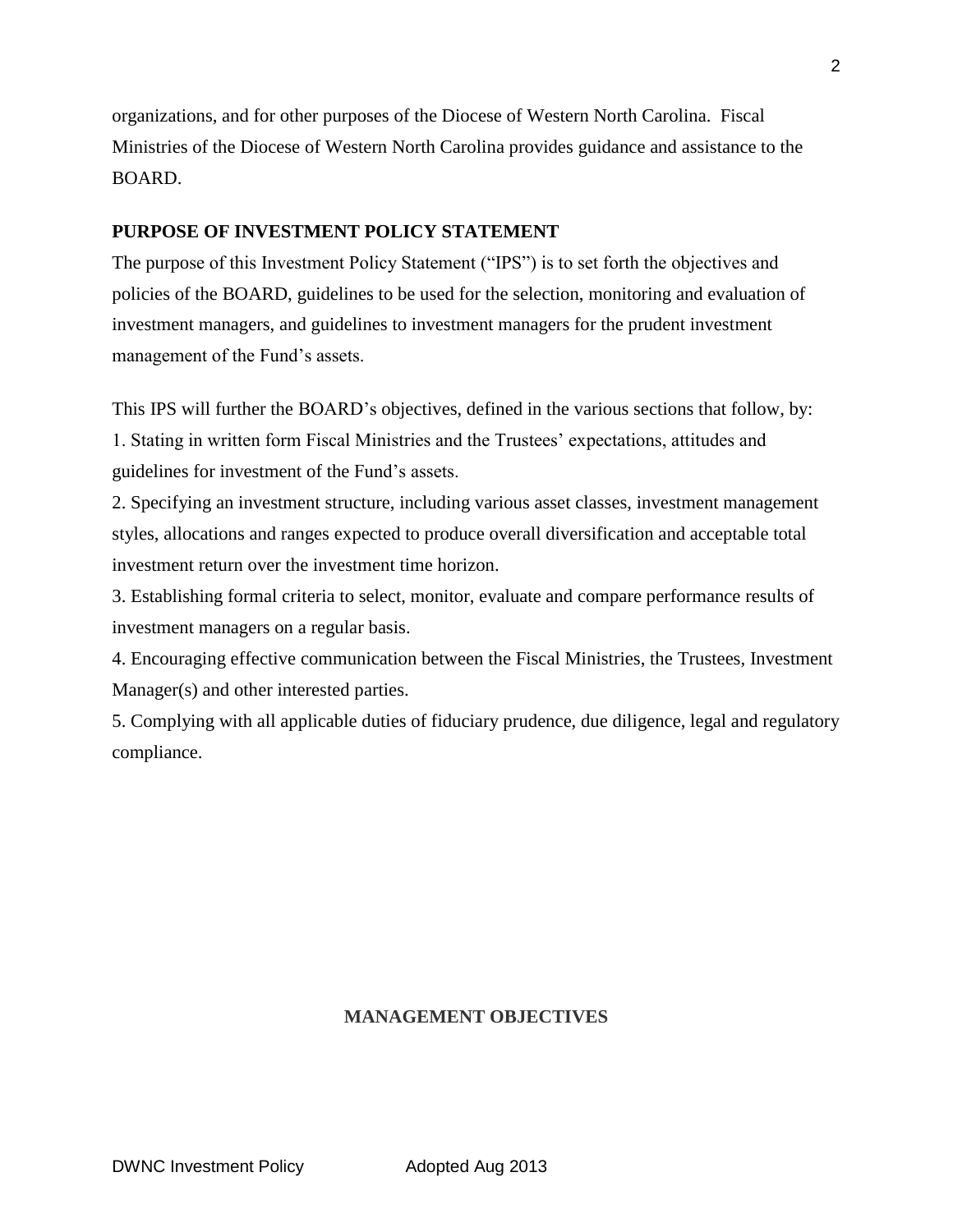The management objective for the BOARD of the Diocese is to preserve and enhance the Fund's real, inflation-adjusted, purchasing power while providing a steady and consistent spending stream in support of the respective missions of the Fund's Participants.

To support distributions and preserve purchasing power, BOARD'S objective is to maximize investment return within reasonable and prudent levels of risk. While it is understood that each Participant in the Fund has the right to withdraw its investments at any time according to current withdrawal policy, it is the express intent of the BOARD to invest the Fund for the long term and accept that level of portfolio risk consistent with achieving long term growth and preservation of capital.

## *Spending Rule Policy*

In pursuit of this objective, the BOARD has set a current annual distribution rate policy of four percent (4%). The annual distribution, calculated using the current distribution rate, is based on a rolling 3 year market value average of the Fund utilizing the 12/31 valuation date. It is the job of the BOARD to ensure that this distribution rate is prudent based upon the investment returns to ensure that the fund is earning a greater return, on average, than the amount being distributed. Not only is the prudent, but it is required for permanent endowments under UPMIFA.

The distribution rate will be reviewed periodically for appropriateness in prevailing economic conditions. A Fund Participant may request a different payout percentage, subject to approval by Fiscal Ministries and Trustees.

Changes in overall fund distribution policy should be approved by the following: Fiscal Ministries; Executive Council; Trustees.

#### **BOARD Liability**

Members of the BOARD shall be liable for any acts or omissions committed by them (including losses which may be incurred upon the investments of the assets of the FUND) only to the extent that such acts or omissions were not in good faith or involved intentional misconduct. Each member shall be liable only for his/her own intentional misconduct or for his/her own acts or omissions not in good faith, and shall not be liable for the acts or omissions of any other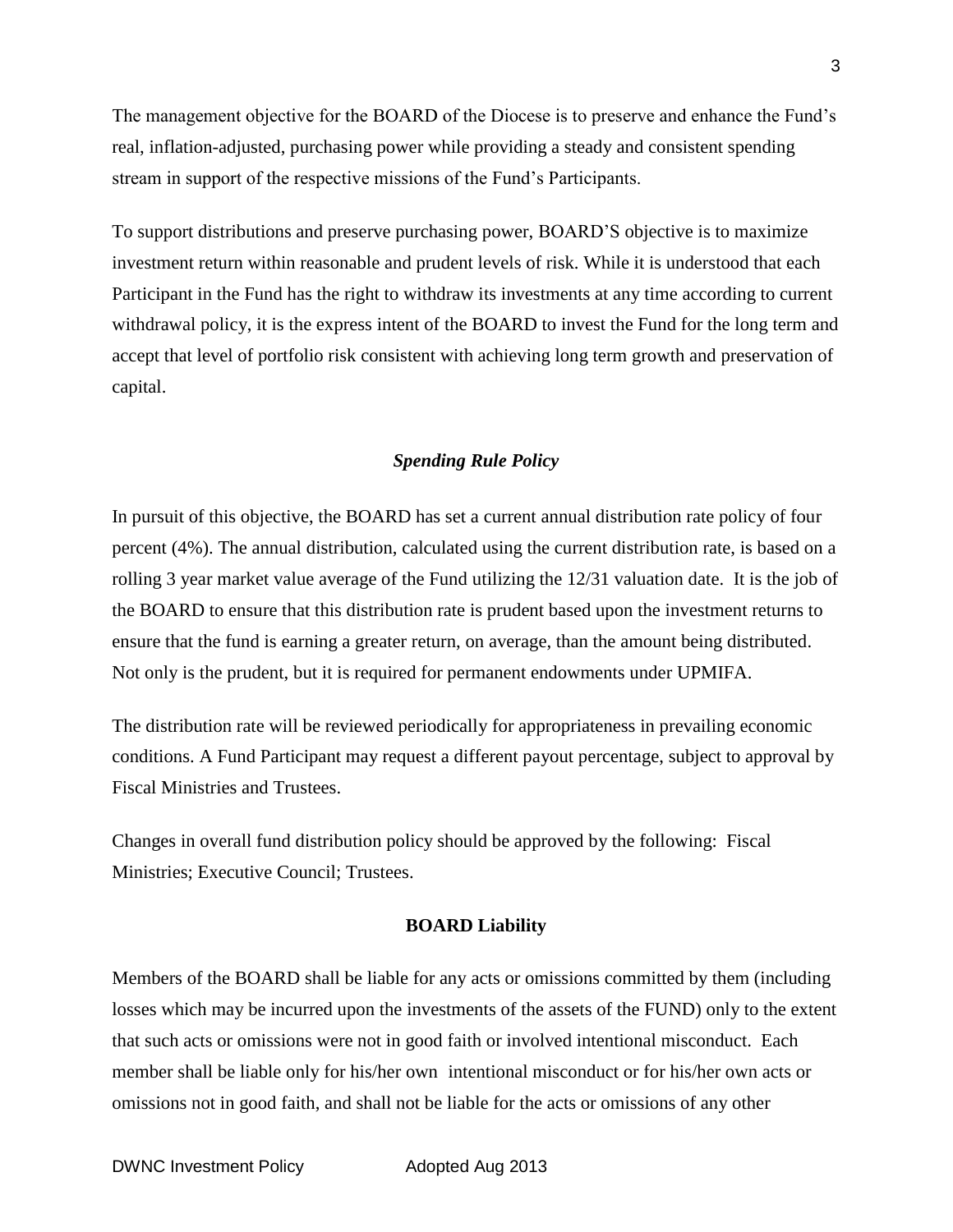members. No member shall engage in any self-dealing or transactions with the FUND in which the member has direct or indirect financial interest and shall at all times refrain from any conduct in which his/her personal interests would conflict with the interests of the FUND.

The Diocese holds Director and Officers Liability Coverage which covers all members of committees and boards that are a part of the diocese. The full coverage documentation is available from the Office of the Controller.

All members of the BOARD will owe a fiduciary duty to the FUND and the Diocese and are required to acknowledge such duty in writing annually.

### **Measuring Costs**

The BOARD will review at least annually all costs associated with the management of the FUND, including:

Expense ratios of each outside investment manager against the appropriate peer group.

Administrative fees and other FUND expenses; costs to administer the FUND, including record keeping, custody and trust services. This should also include all costs including bond costs, fees, commissions or any other fees received or incurred by the manager.

## **Replacement of Outside Investment Managers**

It is important to recognize that fluctuating rates of return characterize the securities markets, particularly during short-term time periods. Recognizing that short-term fluctuations may cause variations in performance, the BOARD shall evaluate investment performance from a long-term perspective. The BOARD shall also place greater weight to the non-performance-related criteria described above when evaluating the FUND'S outside investment managers.

The decision to replace an outside investment manager will be made at the full discretion of the BOARD. Underperforming investment managers may be placed on a temporary "watch list" before the decision is made to permanently replace the outside investment manager.

## **Reporting**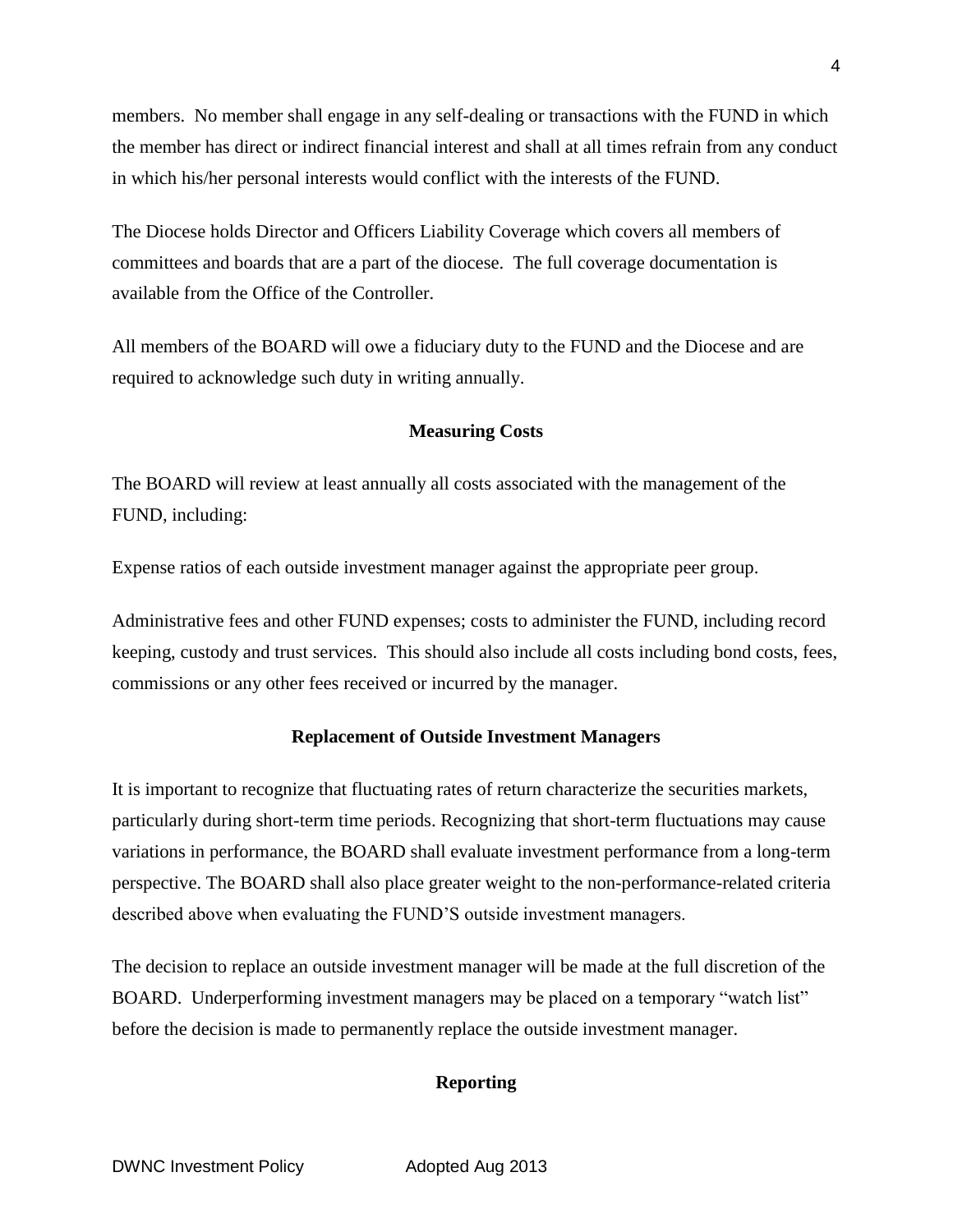The BOARD shall review financial results of the FUND on a quarterly basis. The report shall reflect compliance with the objectives, policies and guidelines set forth herein.

## **Review of Investment Managers**

The BOARD will annually review the performance of the Investment Managers. This review should also include growth and performance of the portfolio and the need for additional/new Investment Managers.

## **Investment Portfolio:**

**Endowment –** Pooled investment fund is inclusive of Unrestricted, Temporarily Restricted, Permanently Restricted and Funds Held for Others. Sub-funds within the Fund may be established for specific purposes.

a. Restricted: The donor has identified a specific purpose(s) to which the funds should be directed. The BOARD will guarantee that the use(s) to which those funds are applied is faithful to the donor's wishes. The funds may be directed to their designated purpose(s) either as an endowment, in which case they normally would become a designated fund within the Endowment Fund, or by direct expenditure of the funds through the Controller of the Diocese.

b. Unrestricted: The expectation is that such a bequest will be transferred to the Endowment Fund and allocated by Fiscal Ministries to a specific designated fund or funds within the Endowment Fund. Such transfers are intended to be held in perpetuity. This policy specifically acknowledges that from time to time truly extraordinary needs of the Diocese may arise to necessitate an exception to this policy.

The Bishop and Controller of the Diocese will assess the particular circumstances giving rise to a perceived need to make an exception to the policy. Such circumstances should be judged to be truly extraordinary and that no other financial resources of the Diocese are available or are expected to become available in time to fulfill the urgent need. If an exception is deemed appropriate, the Bishop and Controller will make a recommendation. Final authority for granting such an exception to the policy will rest with the BOARD.

Bequests designating the Endowment Fund as beneficiary are automatically transferred to the Endowment Fund upon receipt. If the bequest was given for a designated purpose, then the value of the assets will be applied to establish a designated fund of the Endowment Fund, as provided for in a separate policy. If the bequest to the Endowment Fund is otherwise undesignated, the assets will be directed to that portion of the corpus of the Endowment Fund where earnings are unrestricted.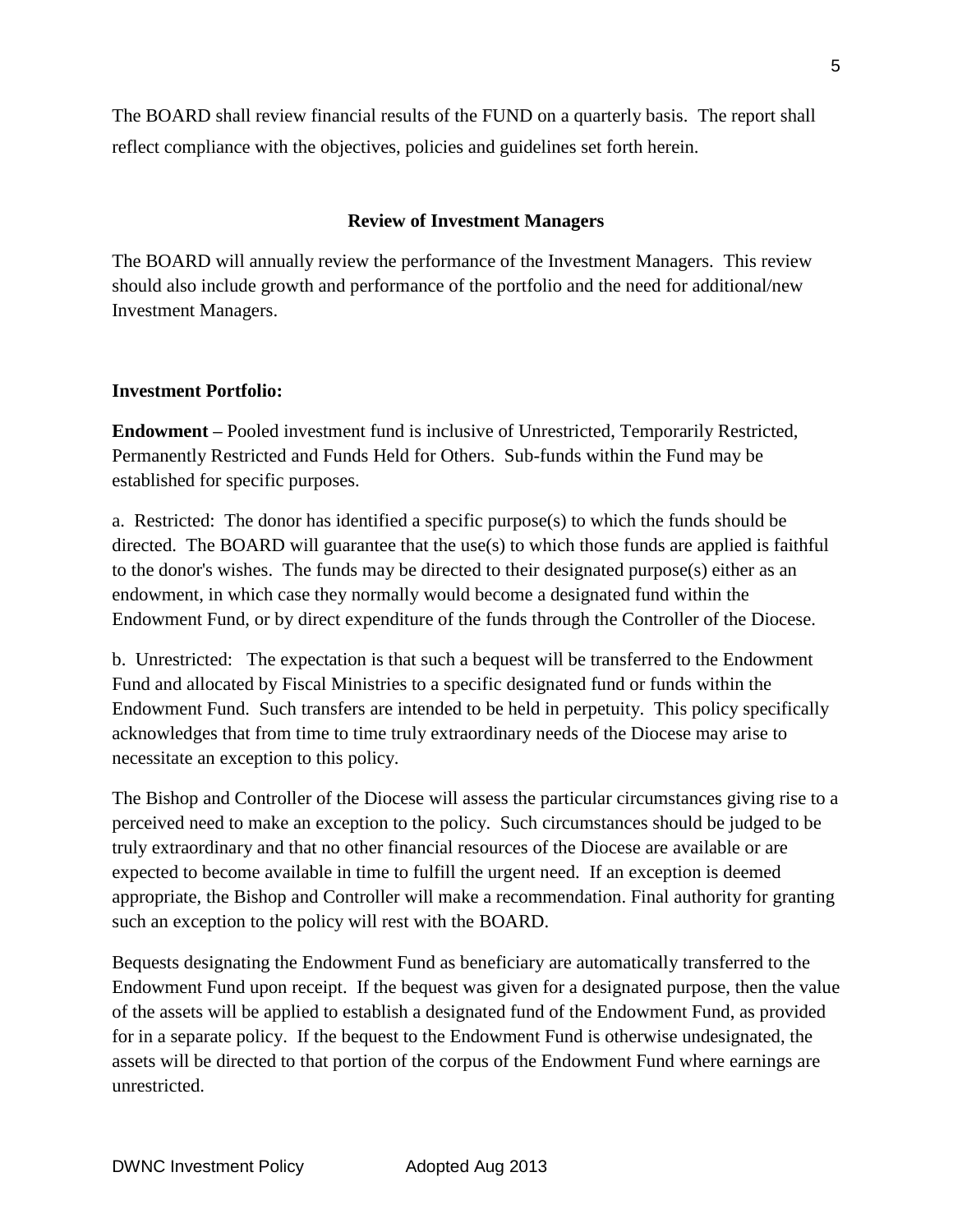Four percent (4%) is the current distribution rate for individual funds within the Endowment. The distribution rate must be approved by the BOARD.

## **Income Recognition**

Income, realized gains or losses, and unrealized gains or losses are allocated quarterly to each fund based on its market value relative to the total market value of the FUND at the end of the previous quarter. New gifts are then added and withdrawals are subtracted to arrive at the new value of the designated fund on the last day of the quarter. Expenditures are limited to the purposes specified in the designation and are governed by the FUND's Spending Rule.

Signed:

Trustees Representative: \_\_\_\_\_\_\_\_\_\_\_\_\_\_\_\_\_\_\_\_\_\_\_\_\_\_\_\_\_\_\_\_\_\_\_

Fiscal Ministries Representative: \_\_\_\_\_\_\_\_\_\_\_\_\_\_\_\_\_\_\_\_\_\_\_\_\_\_\_\_\_\_\_\_\_

## *Agreement with Investment Manager*

## *Statement of Purpose*

The purpose of this statement is to establish a clear understanding between the Episcopal Diocese of Western North Carolina (The Diocese) and the investment manager(s) (The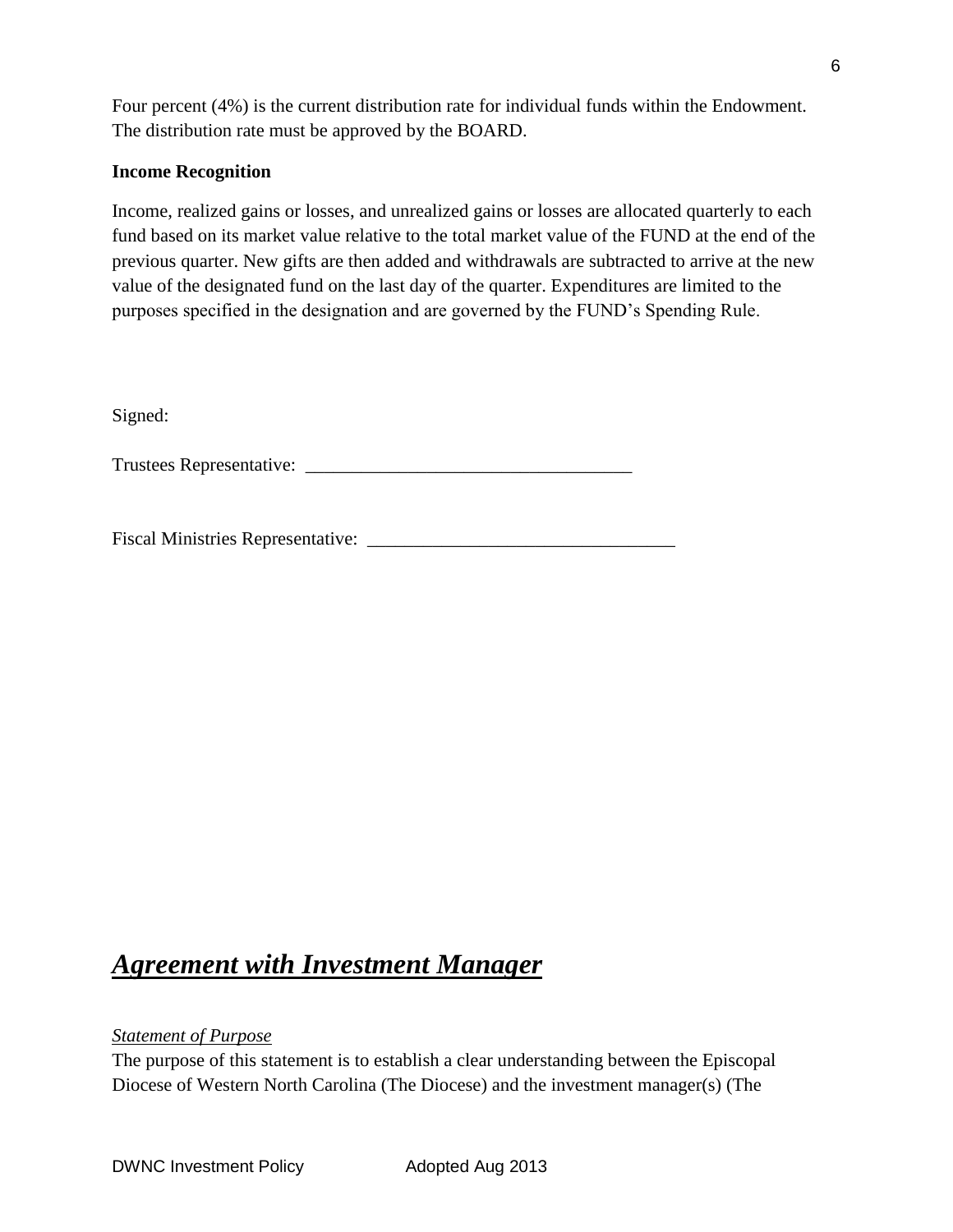Manager). This policy statement is intended to provide meaningful guidance in the management of assets and not be overly restrictive given the changing economic, business, and securities market conditions.

This document is established in accordance with fiduciary requirements and will be reviewed on an annual basis by the Fiscal Ministries to determine if any modifications are needed.

## *Investment Objectives*

The primary objective of the investment manager shall be protection and preservation of the Diocese's assets. In addition, the investment manager shall seek the highest possible return consistent with prudent regard for safety of capital, liquidity and fiduciary responsibility. The investment manager has discretion to purchase, sell or hold the specific securities that will be used to meet the Diocese's investment objectives.

Fiscal Ministries recognizes that some risk is necessary to produce long-term investment objectives and that interim fluctuations will be viewed within an appropriate long-term perspective. Our long-term strategy emphasizes total return, i.e., the aggregate return from capital appreciation as well as interest and dividend income. Over a complete market cycle, the annualized total return, after deducting all fees, is expected to perform above the median return of a representative universe of investment managers managing similar portfolios.

## *Portfolio Guidelines*

- A) Cash With respect to cash equivalent short-term investments, overall quality and minimal risk criteria apply. Cash allocation is expected to be no more than 10% with emphasis given to maintaining a cash reserve sufficient to pay expenses and distributions to the Diocese.
- B) Equity The overall objective of the equity allocation is to provide growth of capital. The equity risk is to be measured in terms of volatility relative to the S&P 500 Composite Index.
- C) Fixed Income The overall objective of the fixed income portion is to add stability, income, and safety to the total portfolio. The primary focus should be on high quality issues holding an investment grade rating or better by at least one of the major rating agencies (Moody's, S&P or Fitch) at the time of purchase.

Aggregate Investment Account Asset Allocation Guidelines (at market value)

| MINIMUM | <b>UIDELINE</b><br>- | $\cdots$<br>.XIMI<br>MA.<br>UM |
|---------|----------------------|--------------------------------|
|         |                      |                                |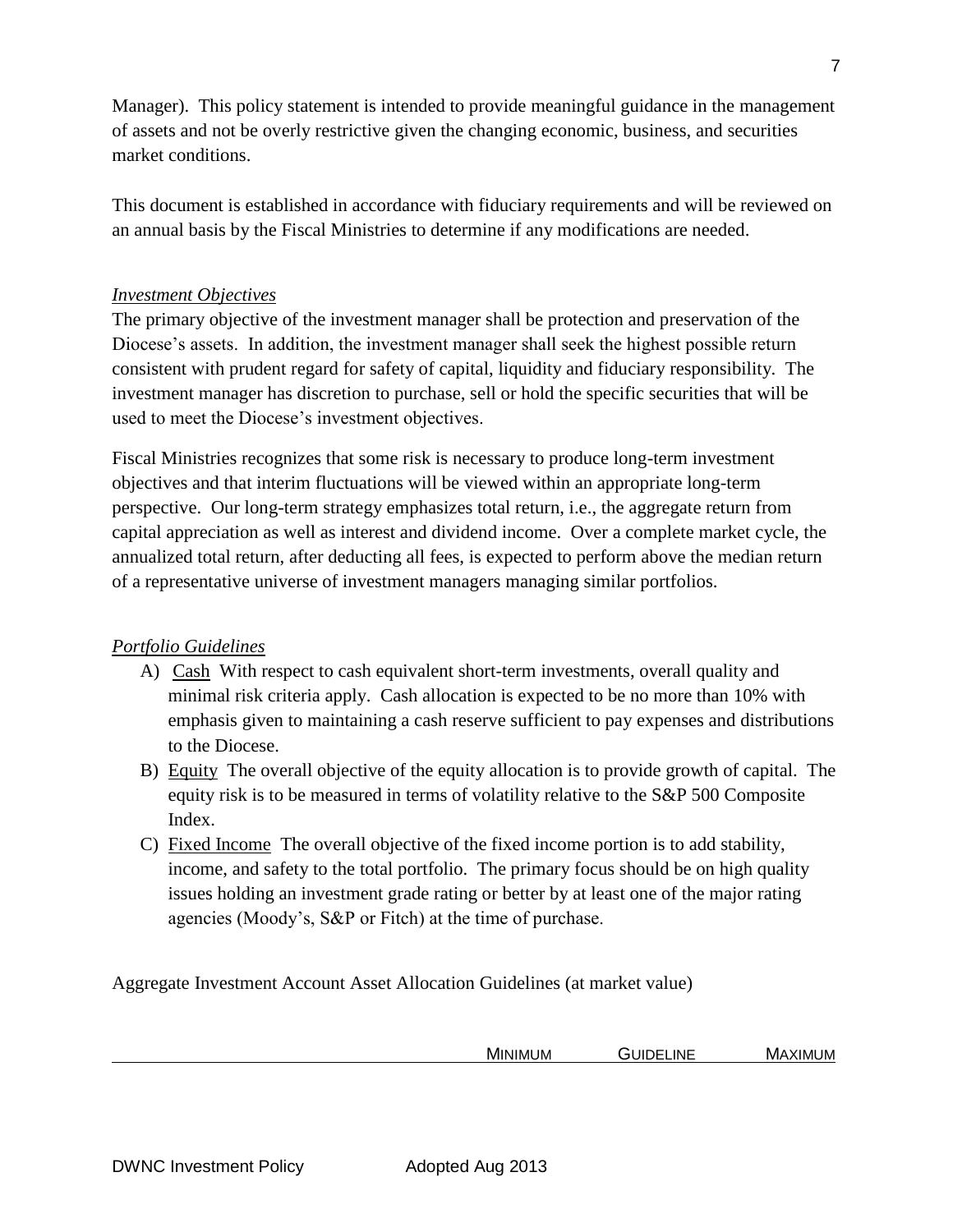| U.S. EQUITIES       | 35% | 60% | 75% |
|---------------------|-----|-----|-----|
| <b>FIXED INCOME</b> | 10% | 35% | 50% |
| CASH                | 1%  | .5% | 0%  |

International investments cannot exceed 25% of the total portfolio.

The BOARD understands that these asset allocation guidelines may be exceeded for short periods for valid reasons. However, the portfolio should be rebalanced as soon as practical. Expectations are that the allocation guidelines will not be exceeded for any extended length of time.

## **DUTIES AND RESPONSIBILITIES**

BOARD: As stewards of the Fund, fiduciary duties include:

- 1) Preparing and periodically reviewing the Investment Policy Statement.
- 2) Prudently selecting and reviewing asset allocations
- 3) Prudently diversifying the Fund's assets to meet the Policy's risk/return profile.
- 4) Avoiding prohibited transactions and conflicts of interest.

Fiscal Ministries and Diocesan Staff:

Fiscal Ministries and the Diocesan staff are responsible for controlling and accounting for all expenses of investment, record-keeping and administration associated with the Fund.

Custodian: The BOARD may elect to delegate record-keeping, custody and administrative duties to an institutional Custodian. The duties of the Custodian include:

- 1) Maintaining separate accounts
- 2) Valuing the Fund's holdings
- 3) Collecting all income and dividends owed to the Fund
- 4) Disbursing all distributions from the Fund
- 5) Settling all transactions initiated by the Investment Managers

6) Providing monthly reports that detail transactions, cash flows, securities held and their values and change in value since the previous report.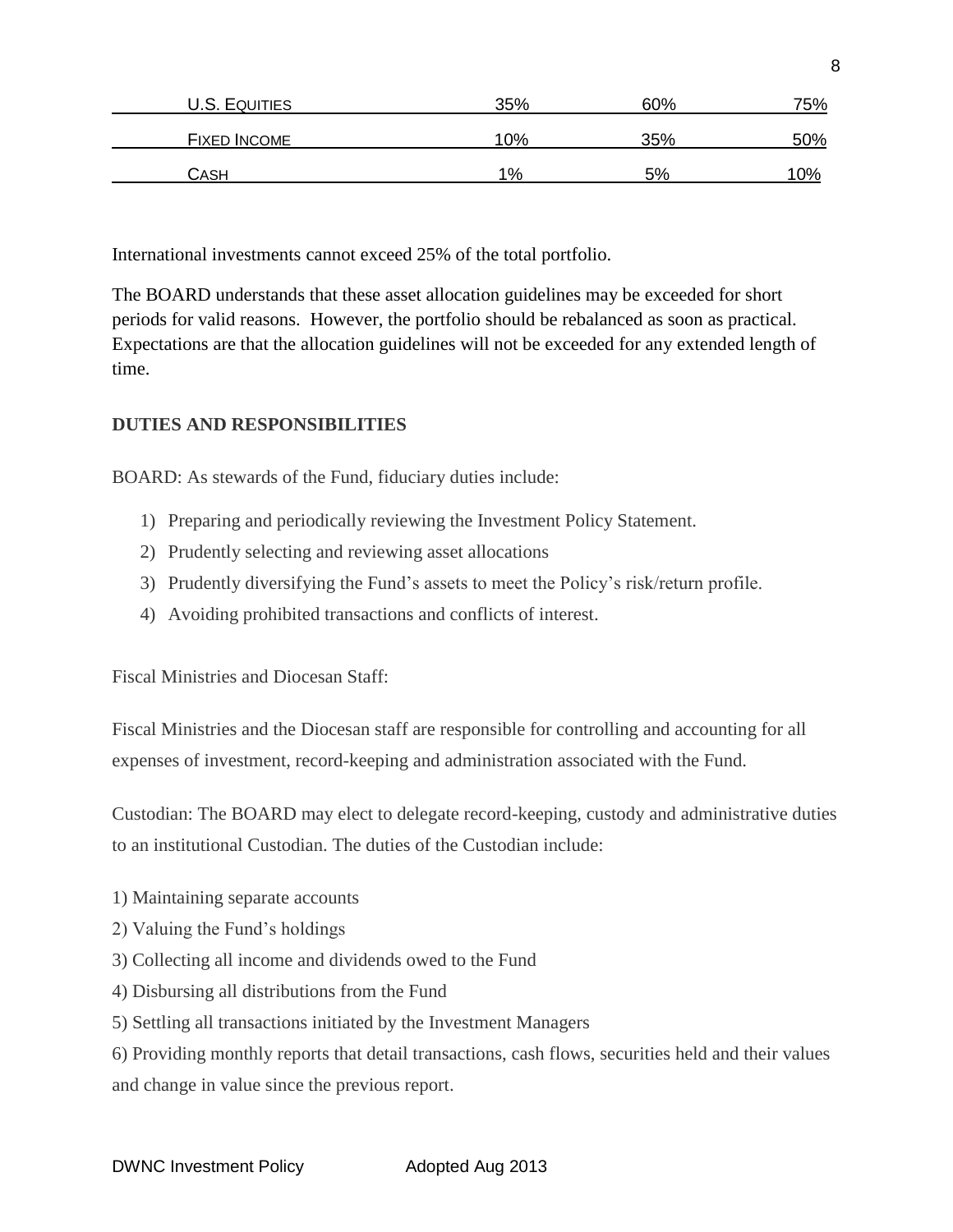## **MONITORING OF PERFORMANCE, PARTIES AND POLICY**

Investment Managers: The BOARD acknowledges that the securities markets are characterized by fluctuating rates of return, particularly during short-term periods. With such fluctuations in mind, The BOARD intend to evaluate Manager performance from a long-term perspective.

The ongoing review and analysis of Managers is equally important as is the original due diligence during the Manger selection process. Mangers' performance will be monitored regularly, and it is at The BOARD' discretion to take corrective action by replacing a Manager if they deem it appropriate at any time.

On a timely basis, but not less than semi-annually, The BOARD will meet to review each

Manager with criteria including:

- 1) Investment results as compared with the appropriate index and their peer group.
- 2) Adherence to a style of investment discipline consistent with this Policy.
- 3) Material changes in Manager personnel, organization or philosophy.
- 4) Any regulatory or legal matters affecting the Manager

## *Marketability of Assets*

The entire portfolio will be invested in liquid securities, defined as securities that can be transacted quickly and efficiently for the fund with minimal impact on market price

## *Guideline for Investments and Diversification of Securities*

- 1. The securities of any one company should not exceed 10% of the total market value.
- 2. No more than 20% of the total should be invested in one industry.
- 3. Fixed income maturity restrictions are as follows: Maximum maturity for any single security is 30 years. No more than 20% of the aggregate portfolio may be invested in securities with maturities greater than 10 years.
- 4. Money market funds selected shall contain securities whose credit rating at the absolute minimum would be rated investment grade by one of the major rating agencies.
- 5. Foreign denominated securities are limited to 25% of the market value of portfolio.

## *Absolute Restrictions*

There shall be no investment activity in the following:

- Short sales, margin purchases or borrowing
- Private placements or other restricted securities (not freely marketable)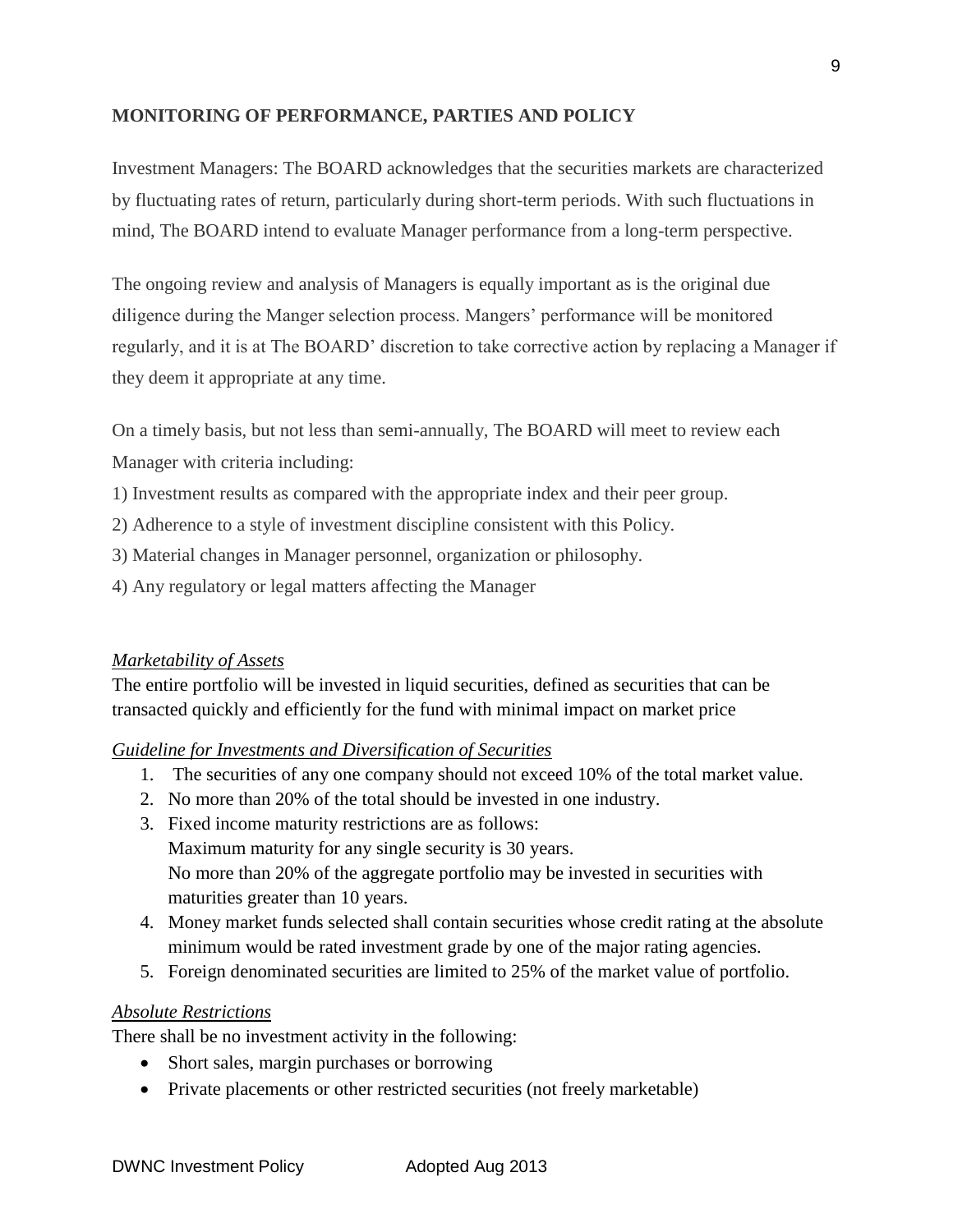- Commodities
- Derivatives Puts, calls or other options
- Warrants except as part of the purchase of another security
- Venture capital

## *Reporting and Performance Measurement*

The investment manager shall generate quarterly reports for the Investment Committee. The reports shall include data on investments held and returns earned. Performance data shall include comparisons with the S&P 500 Composite Index and an appropriate bond index, such as the Barclay's Capital Government/Credit Index

## *Socially Responsible Investments*

The Diocese will attempt to follow the guidelines as set by The Episcopal Church for socially responsible investing.

- Companies that derive 20% or more of their revenue from alcohol, tobacco, weapons, or gambling are excluded from the portfolio.
- Companies that contribute to repressive policies in developing countries, and companies with a history of substantial damage to the environment are also excluded from the portfolio.
- The Diocese also attempts to select companies that have family friendly policies, promote energy conservation, use environmentally sound means of production, train and advance physically or socially-disadvantaged people, and support charitable giving.

## *Conclusions*

The Committee hereby affirms that the information contained in this Investment Policy Statement accurately reflects the investment objectives and goals of the portfolio. It is understood that the guidelines set forth in this statement are meant to serve as a general framework for prudent management of the assets of the portfolio. Changing market conditions, economic trends or the financial needs of The Diocese may necessitate the need to modify the Investment Policy Statement. Until that time, this document will provide the investment guidelines for the portfolio.

Adopted this \_\_\_\_\_\_\_\_ day of \_\_\_\_\_\_\_\_\_\_\_\_\_\_\_\_\_, 2013.

\_\_\_\_\_\_\_\_\_\_\_\_\_\_\_\_\_\_\_\_\_\_\_\_\_\_\_\_\_\_\_\_\_ \_\_\_\_\_\_\_\_\_\_\_\_\_\_\_\_\_\_\_\_\_\_\_

Fiscal Ministries (DATE)